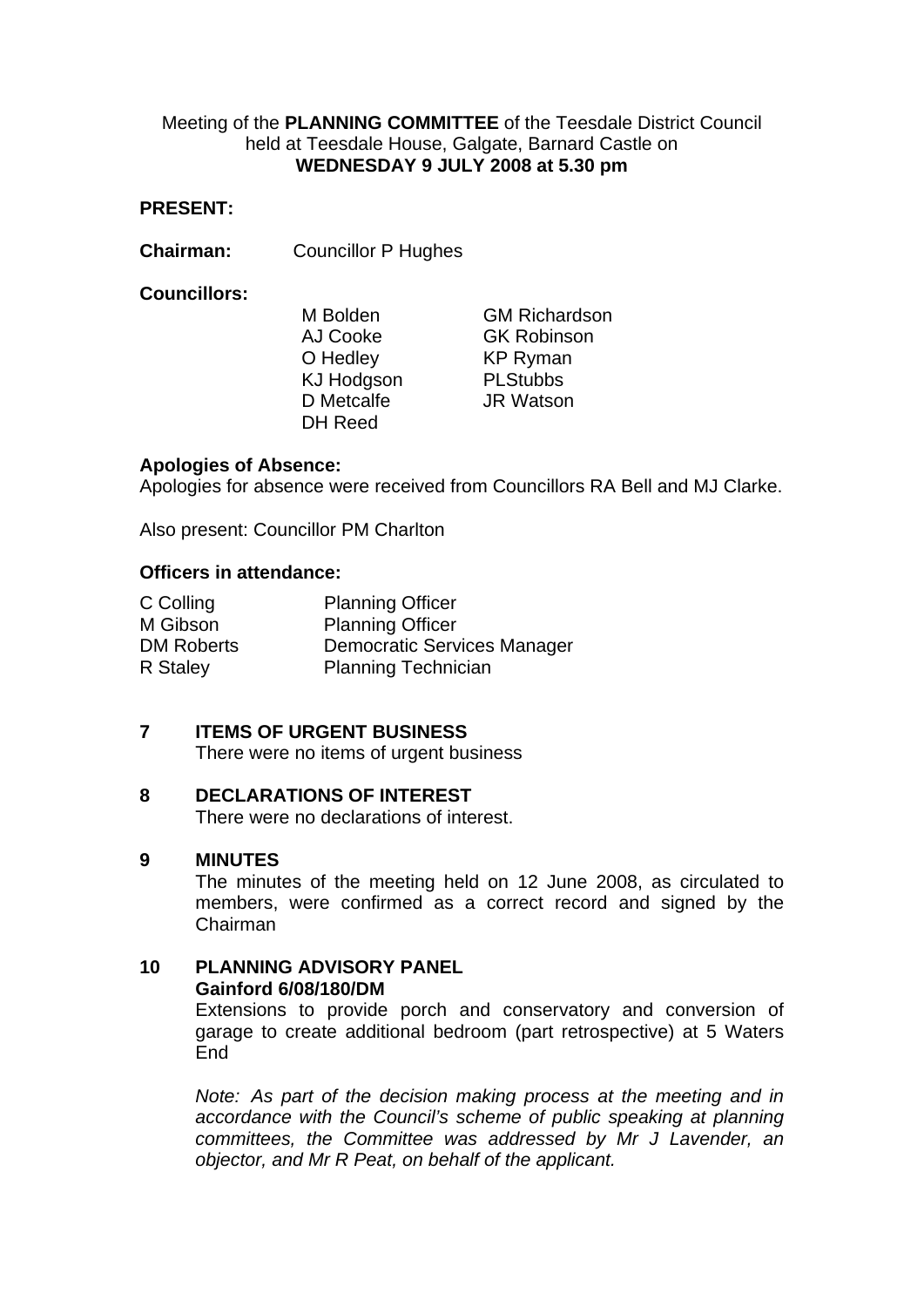*Note: Prior to the following resolution being agreed it was moved and seconded that planning permission be granted subject to the conditions contained in the committee report; this motion was lost.* 

# *RESOLVED:*

**a***.* **That Full Planning Permission be refused for the following reason:** 

The proposed development would not protect or enhance the conservation area, contrary to Policy BENV4 of the Teesdale Local Plan.

**b. That, in light of the decision to refuse planning permission, appropriate enforcement action be approved** 

## **11 PLANNING APPLICATIONS**

## **i Middleton in Teesdale 6/08/200/DM**

Change of use from Visitor Centre/Museum to Rural Community Support Centre including offices, young people's drop-in, meeting/training facilities and social events. The facilities would be for multi-agency use including CAB, TDC etc. This would include using a shop window for advertising by a sponsor (estate agent) and possibly a future licensing application at 9 - 11 Chapel Row

**RESOLVED: That further consideration of the application be deferred pending a site visit.** 

### **ii Lunedale 6/08/193/DM**

 External alteration & change of use from farmhouse to bed & breaksfast accommodation (retrospective) at Stakehill Farm, Off Rigg Lane,Thringarth

*Note: As part of the decision making process at the meeting and in accordance with the Council's scheme of public speaking at planning committees, the Committee was addressed by Mr Irving, on behalf of the applicant.* 

## **RESOLVED: That Full Planning Permission be granted subject to the following conditions:**

- 1. The development hereby permitted shall be begun before the expiration of three years from the date of this permission.
- 2. The development hereby approved shall be carried out wholly in accordance with the details contained in the application as submitted to the Council on the date specified in Part 1 of this decision notice unless otherwise firstly approved in writing with the Local Planning Authority.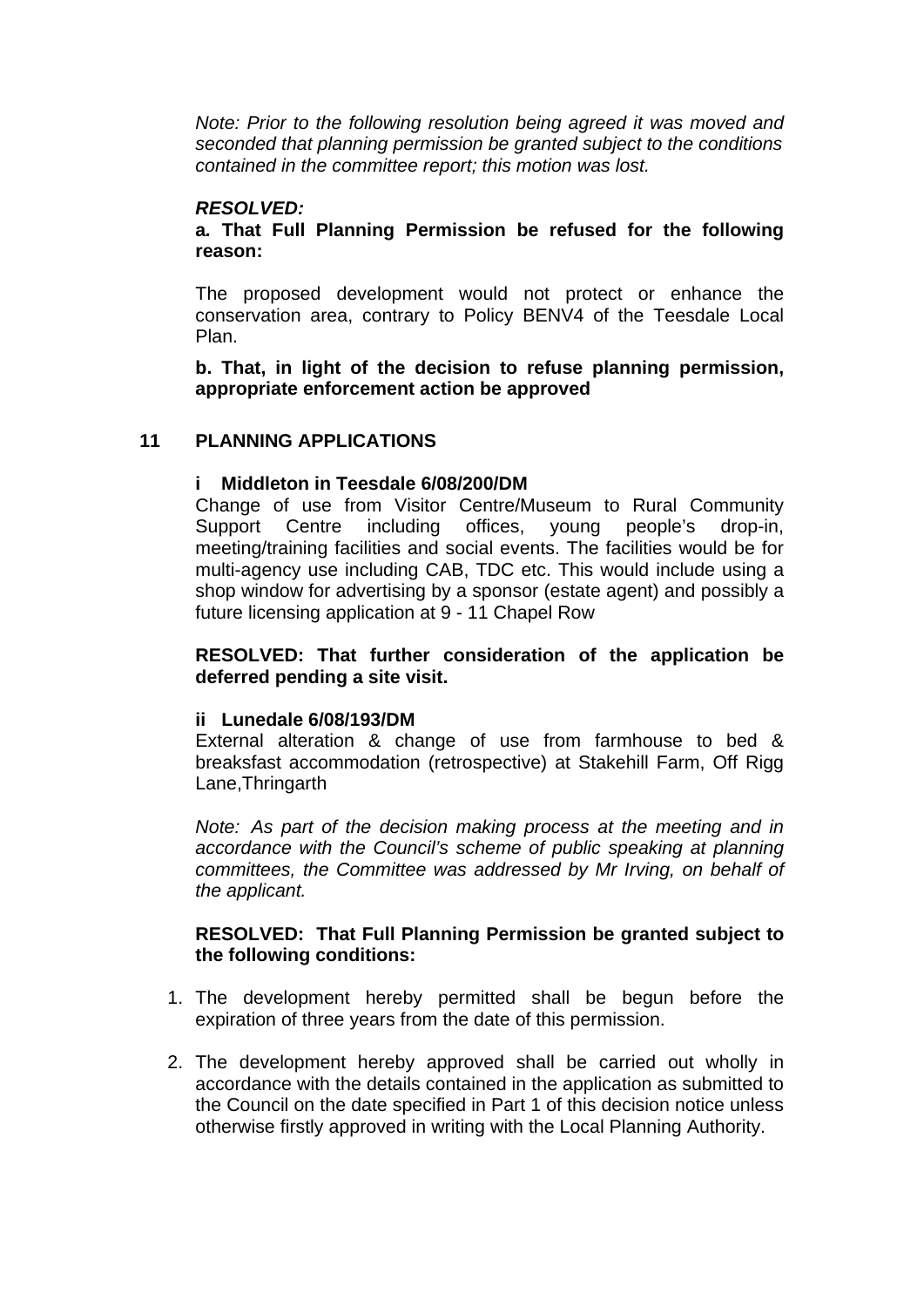3. The change of use shall not take place until the cow shed/byre on the front elevation has been removed in its entirety and all demolition materials have been removed from the application site.

### **iii Windmill 6/08/197/DM**

General purpose livestock building (retrospective) at Mill House Farm

*Note: As part of the decision making process at the meeting and in accordance with the Council's scheme of public speaking at planning committees, the Committee was addressed by Mr R Parker, an objector, and by Mrs J Sewell, on behalf of the applicant.* 

## *RESOLVED:*

**That further consideration of the application be deferred pending a site visit.** 

### **iv Barnard Castle 6/08/148/DM**

 Installation of temporary Vision Information Point [VIP] at Central Reservation, Galgate

*Note: As part of the decision making process at the meeting and in accordance with the Council's scheme of public speaking at planning committees, the Committee was addressed by the applicant (Dr Anne Allen).* 

*Note: At this point, having become aware of the involvement of a close relative in the development of the vision information point, Councillor AJ Cooke declared a prejudicial interest in the application and did not take part in the debate or vote thereon.* 

## **RESOLVED: That Full Planning Permission be granted subject to the following condition:**

The building(s) and other works hereby approved - unless an application for planning permission to renew the consent or permanent permission has previously been made to and approved in writing by the Local Planning Authority - shall be removed on or before 9th July 2010 and the land reinstated to its former condition on or before 9th August 2010 in accordance with a scheme of works which shall first be submitted to and approved in writing by the Local Planning Authority.

## **12 TREE PRESERVATION ORDERS**

### (i) **Marland Lodge, Eggleston**

 A provisional Tree Preservation Order had been made, under delegated authority, on 6 February 2008 in respect of an over mature sycamore located to the side/rear of the above property. If the Order was to remain in force beyond 6 August 2008 then it needed to be confirmed by the Committee. Having submitted an objection to the Order, the landowner, Mr S Haley, was afforded an opportunity to